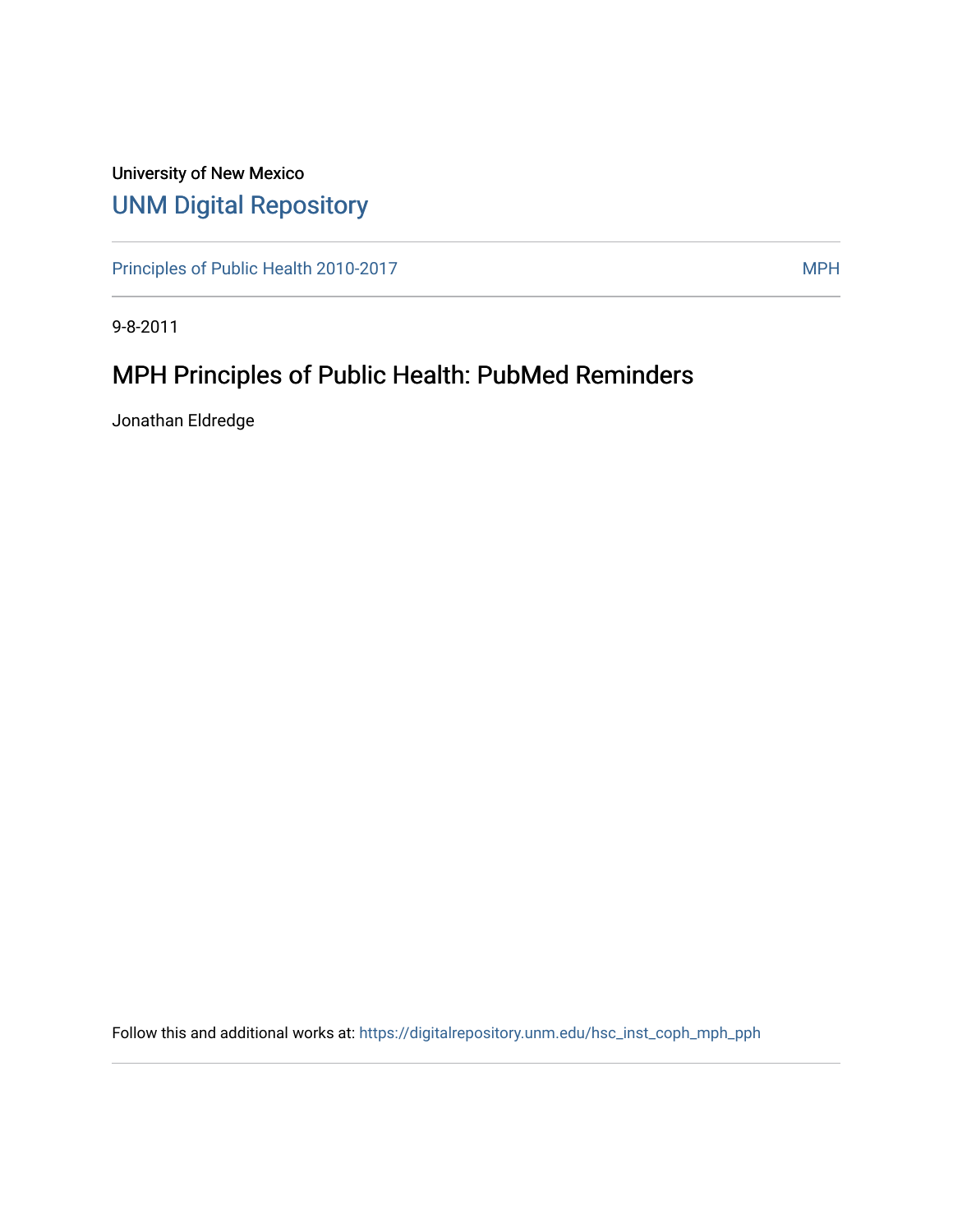

## **PubMed® Reminders**

MPH Principles of Public Health

September 8, 2011. 5:00-6:30pm. Med 2 Classroom

Jon Eldredge, PhD

| <b>MeSH</b><br>term here such<br>Limits Advanced search Help<br>Search: MeSH<br>$\mathbf{v}$<br>as "Diabetes"<br><b>NLM Controlled</b><br>Clear<br>Search<br>Vocabulary<br>Display Settings: (V) Full<br>Send to: <a><br/><b>PubMed search builder</b><br/><b>Diabetes Mellitus</b><br/>First, access the MeSH Database<br/>A heterogeneous group of disorders characterized by HYPERGLYCEMIA and GLUCOSE INTOLERANCE.<br/>PubMed search builder options<br/>Subheadings:<br/>Add to search builder<br/>analysis<br/>psychology<br/>v epidemiology<br/>Search PubMed<br/><b>Dood</b><br/>radiography<br/>ethnology<br/>cerebrospinal fluid<br/>radionuclide imaging<br/>etiology<br/>radiotherapy<br/>chemical synthesis<br/><b>Qenetics</b><br/>Fourth, add MeSH<br/><b>T</b>rehabilitation<br/>chemically induced<br/>history<br/>statistics and numerical data<br/>chemistry<br/>mmunology<br/>term to search builder<br/>dassification<br/><math>\Box</math> surgery<br/>metabolism<br/><b>Clinical Queries</b><br/>congenital<br/>microbiology<br/>Third, select any<br/><b>NLM MeSH Browser</b><br/>diagnosis<br/>mortality<br/>subheadings (or none)<br/>diet therapy<br/>nursing<br/>drug therapy<br/>parasitology<br/>ultrasonography<br/><b>Recent activity</b><br/>economics<br/><b>Turine</b><br/>pathology</a> | SNCBI Resources ⊙ How To ⊙ |  | Second, type a |
|-----------------------------------------------------------------------------------------------------------------------------------------------------------------------------------------------------------------------------------------------------------------------------------------------------------------------------------------------------------------------------------------------------------------------------------------------------------------------------------------------------------------------------------------------------------------------------------------------------------------------------------------------------------------------------------------------------------------------------------------------------------------------------------------------------------------------------------------------------------------------------------------------------------------------------------------------------------------------------------------------------------------------------------------------------------------------------------------------------------------------------------------------------------------------------------------------------------------------------------------------------------------------------------------------------------------------------|----------------------------|--|----------------|
|                                                                                                                                                                                                                                                                                                                                                                                                                                                                                                                                                                                                                                                                                                                                                                                                                                                                                                                                                                                                                                                                                                                                                                                                                                                                                                                             |                            |  |                |
|                                                                                                                                                                                                                                                                                                                                                                                                                                                                                                                                                                                                                                                                                                                                                                                                                                                                                                                                                                                                                                                                                                                                                                                                                                                                                                                             |                            |  |                |
|                                                                                                                                                                                                                                                                                                                                                                                                                                                                                                                                                                                                                                                                                                                                                                                                                                                                                                                                                                                                                                                                                                                                                                                                                                                                                                                             |                            |  |                |
|                                                                                                                                                                                                                                                                                                                                                                                                                                                                                                                                                                                                                                                                                                                                                                                                                                                                                                                                                                                                                                                                                                                                                                                                                                                                                                                             |                            |  |                |
|                                                                                                                                                                                                                                                                                                                                                                                                                                                                                                                                                                                                                                                                                                                                                                                                                                                                                                                                                                                                                                                                                                                                                                                                                                                                                                                             |                            |  |                |
|                                                                                                                                                                                                                                                                                                                                                                                                                                                                                                                                                                                                                                                                                                                                                                                                                                                                                                                                                                                                                                                                                                                                                                                                                                                                                                                             |                            |  |                |
| education<br>physiology<br>veterinary                                                                                                                                                                                                                                                                                                                                                                                                                                                                                                                                                                                                                                                                                                                                                                                                                                                                                                                                                                                                                                                                                                                                                                                                                                                                                       |                            |  |                |
| Q diabetes (41)<br>wirology<br>embryology<br>physiopathology<br>enzymology<br>prevention and control<br>Restrict to MeSH Major Topic.                                                                                                                                                                                                                                                                                                                                                                                                                                                                                                                                                                                                                                                                                                                                                                                                                                                                                                                                                                                                                                                                                                                                                                                       |                            |  |                |

### **MeSH Database**

Enables you to translate your own term for a search query into a standardized language for indexing journal contents known as Medical Subject Headings (MeSH). First, you access the MeSH Database from the HSLIC homepage tab or the PubMed homepage. Second, you insert your own term in the "Search MeSH For" dialogue box. Click on the link underneath your term that best matches your subject, which will produce a "Detailed Display" such as above. Third, under the MeSH term on the screen (designated by bold font) you can click the best subheading, which can narrow your search retrieval. When you have selected the most relevant MeSH term and possibly a subheading, you click the "Add to Search Builder" button. Your search strategy will then appear in the "PubMed Search Builder" dialogue box that can be modified further with other MeSH terms or simply executed by clicking the "Search PubMed" button.